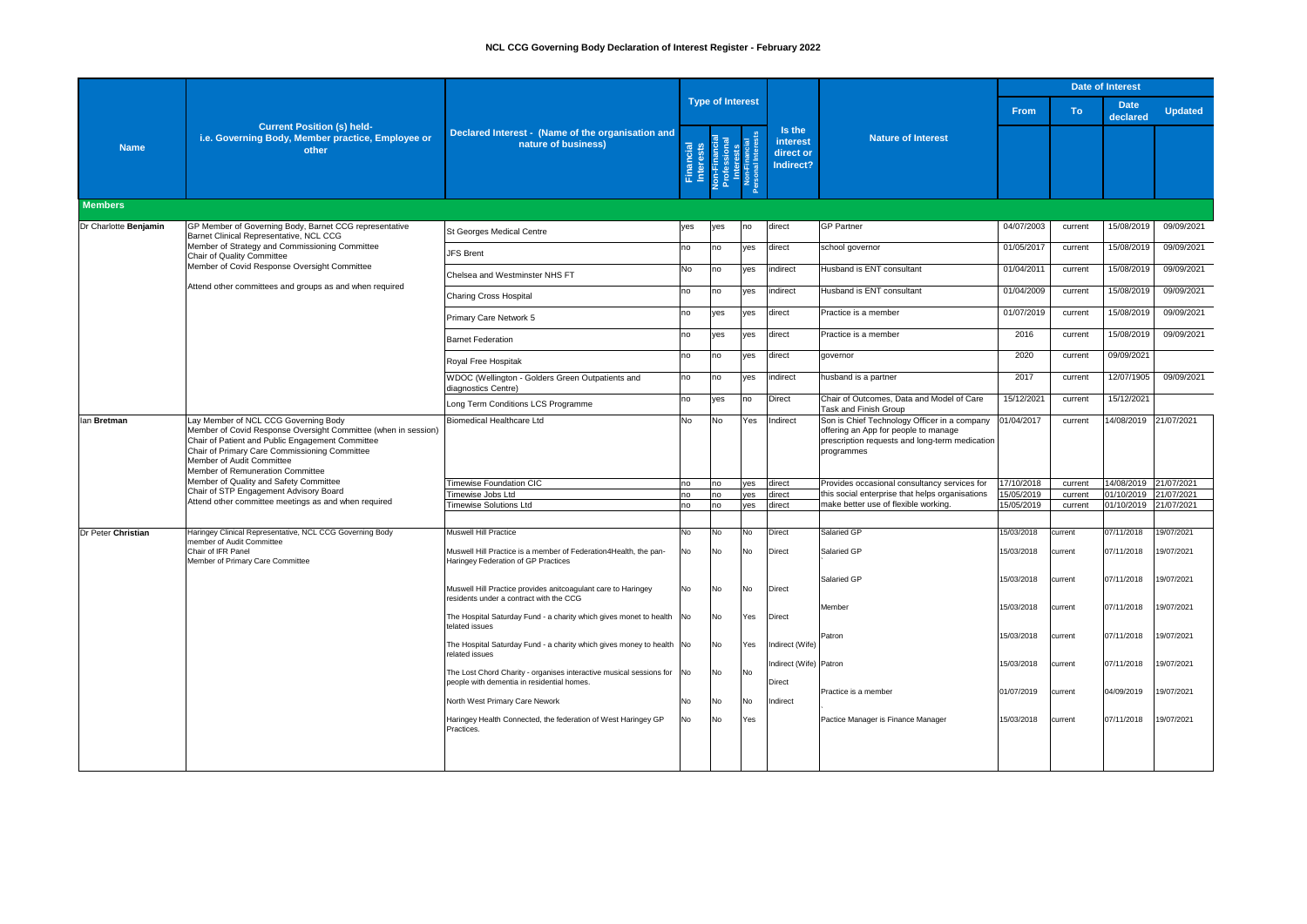| Simon Goodwin          | Chief Finance Officer of NCL CCG<br>Member of<br><b>CCG Governing Body</b><br><b>Finance Committee</b><br><b>Procurement Committee</b><br>Attendee.<br>Audit committee<br><b>Strategy and Commissioning Committee</b><br>Primary Care Commissioning in Common<br>Attend other meetings as and when required.                        | East London NHS Foundation Trust                                                                                    | Yes       | No  | No  | Indirect      | Wife is a senior manager at the Trust                                                                                                    | 14/06/2017 | current      | 12/10/2018 19/07/2021 |                                     |
|------------------------|-------------------------------------------------------------------------------------------------------------------------------------------------------------------------------------------------------------------------------------------------------------------------------------------------------------------------------------|---------------------------------------------------------------------------------------------------------------------|-----------|-----|-----|---------------|------------------------------------------------------------------------------------------------------------------------------------------|------------|--------------|-----------------------|-------------------------------------|
| Dr Neel Gupta          | Camden Clinical Representative, NCL CCG Governing Body                                                                                                                                                                                                                                                                              | The Keats Group Practice                                                                                            | Yes       | Yes | Yes | <b>Direct</b> | Locum GP                                                                                                                                 | 15/11/2016 | current      | 06/09/2019 17/11/2021 |                                     |
|                        | Chair of Finance Committee<br>Member of Covid Response Oversight Committee (when in session)                                                                                                                                                                                                                                        | several GP Practices in SW London                                                                                   | Yes       | Yes | Yes | Direct        | Locum GP                                                                                                                                 | 01/09/2021 | current      | 17/11/2021            |                                     |
|                        | Member of Medicines Management Committee                                                                                                                                                                                                                                                                                            | North Camden Primary Care Network                                                                                   | Yes       | Yes | No  | Direct        | Keats Practice is a member of PCN                                                                                                        | 01/07/2019 | current      | 06/09/2019 17/11/2021 |                                     |
|                        |                                                                                                                                                                                                                                                                                                                                     | Camden Health Partnership GP Federation                                                                             | No        | Yes | No  | <b>Direct</b> | Practice is a member of Federation                                                                                                       | 2013       | current      | 2016                  | 17/11/2021                          |
|                        |                                                                                                                                                                                                                                                                                                                                     | Oviva                                                                                                               | Yes       | Yes | Yes | <b>Direct</b> | <b>Medical Lead</b>                                                                                                                      | 08/11/2021 | current      | 17/11/2021            |                                     |
| <b>Claire Johnston</b> | Registered Nurse of NCL CCG Governing Body<br>Member of Primary Care Commissioning Committee<br>Member of Quality and Safety Committee<br>Member of Strategy and Commissioning Committee                                                                                                                                            | Our Time                                                                                                            | <b>No</b> | Yes | No  | <b>Direct</b> | Chair of Trustees . A charity which provides<br>interventions and campaigns for children and<br>young people with a mentally ill parent. |            |              | 12/09/2019 19/07/2021 |                                     |
|                        | Member of Medicines Management Committee<br>Member of Public and Patient Engagement Committee                                                                                                                                                                                                                                       | Nursing and Midwifery Council                                                                                       | No        | Yes | No  | <b>Direct</b> | <b>Registrant Member</b>                                                                                                                 |            |              | 12/09/2019 19/07/2021 |                                     |
|                        | Member of Covid Response Oversight Committee (when in session)<br>Member of IFR Panel                                                                                                                                                                                                                                               | The Guardian                                                                                                        | <b>No</b> | No  | No  | ndirect       | Spouse is Public Services Editor                                                                                                         |            |              | 12/09/2019 19/07/2021 |                                     |
|                        | Attend Committee meetings as and when required                                                                                                                                                                                                                                                                                      |                                                                                                                     |           |     |     |               |                                                                                                                                          |            |              |                       |                                     |
| Dr Subir Mukherjee     | Secondary Care Clinician, NCL CCG<br>Member of<br>Covid Reponse Oversight Committee (when in session)<br>Primary Care Commissioning Committee<br>Quality and Safety Committee<br>Individual Funding Request Appeals Panel<br>Medicines Management Committee<br>Strategy and Commissioning Committee<br><b>Procurement Committee</b> | Health Education England, KSS                                                                                       | ves       | no  | ves | direct        | Associate post graduate Dean                                                                                                             |            | 2003 current | 05/09/2020            | 13/08/2021                          |
|                        |                                                                                                                                                                                                                                                                                                                                     | Diagnostic services procurement contract                                                                            | no        | no  | no  | direct        | <b>Clinical Lead</b>                                                                                                                     |            | current      | 26/10/2021            |                                     |
|                        |                                                                                                                                                                                                                                                                                                                                     | Interview Panel for Advisory Appointments Committee (AAC)<br>for Consultant Physician (Royal College of Physicians) | no        | no  | ves | direct        | Panel member - South East Region                                                                                                         |            | current      | 01/10/2021            |                                     |
| Dr John McGrath        | Islington Clinical Representative, NCL CCG Governing Body<br>Member of<br>Quality and Safety Committee                                                                                                                                                                                                                              | <b>Mildmay Medical Centre</b>                                                                                       | yes       | yes | yes | <b>Direct</b> | Salaried GP                                                                                                                              | 01/10/2020 | current      | 01/04/2021            | 19/07/2021                          |
|                        | Medicines Management Committee<br><b>Clinically Responsible Officer</b>                                                                                                                                                                                                                                                             | <b>Islington GP Federation</b>                                                                                      | ves       | yes | yes | <b>Direct</b> | Clinical lead for Extended Access (iHub)<br>service                                                                                      | 01/02/2019 | 31/07/2020   |                       | role ended                          |
|                        | Member of                                                                                                                                                                                                                                                                                                                           | Central 1 Primary Care Network                                                                                      | ves       | no  | no  | <b>Direct</b> | Practice is a member of the PCN                                                                                                          | 01/07/2019 | current      | 01/04/2021            | 19/07/2021                          |
|                        | Assisted Reproductive Technologies (Fertility) Policy Review<br>Mental Health Services Review.                                                                                                                                                                                                                                      | Other GP Practices in Islington                                                                                     | yes       | yes | yes | <b>Direct</b> | sessional work in Practices which are members<br>of the Islington GP Federation                                                          | 01/02/2019 | current      | 20/04/2020            | 19/07/2021                          |
|                        |                                                                                                                                                                                                                                                                                                                                     | GP Appraiser - working across North Central and North East<br>_ondon                                                | yes       | yes | yes | <b>Direct</b> | <b>GP</b> Appraiser                                                                                                                      | 01/07/2019 | current      | 24/04/2020            | 19/07/2021                          |
|                        |                                                                                                                                                                                                                                                                                                                                     | NHSE Time for Care Programme                                                                                        | yes       | yes | yes | <b>Direct</b> | <b>GP</b> facilitator                                                                                                                    | 02/07/2019 | current      | 24/04/2020            | 19/07/2021                          |
|                        |                                                                                                                                                                                                                                                                                                                                     | <b>Islington GP Federation</b>                                                                                      | yes       | yes | yes | <b>Direct</b> | on the executive group                                                                                                                   | 01/06/2016 | 31/03/2020   |                       | stood down to<br>take up GB<br>role |
| Frances O'Callaghan    | Accountable Officer of NCL CCG<br>Member of Covid Reponse Oversight Committee<br>Member of Finance Committee<br>Member of Strategy and Commissioning Committee<br>and attend other commtitees as required                                                                                                                           | <b>NCL Provider Alliance Board</b>                                                                                  | No        | No  | No  | <b>No</b>     | member from 27/04/2021                                                                                                                   | 24/02/20   | current      | 24/02/2020            | 29/04/2021                          |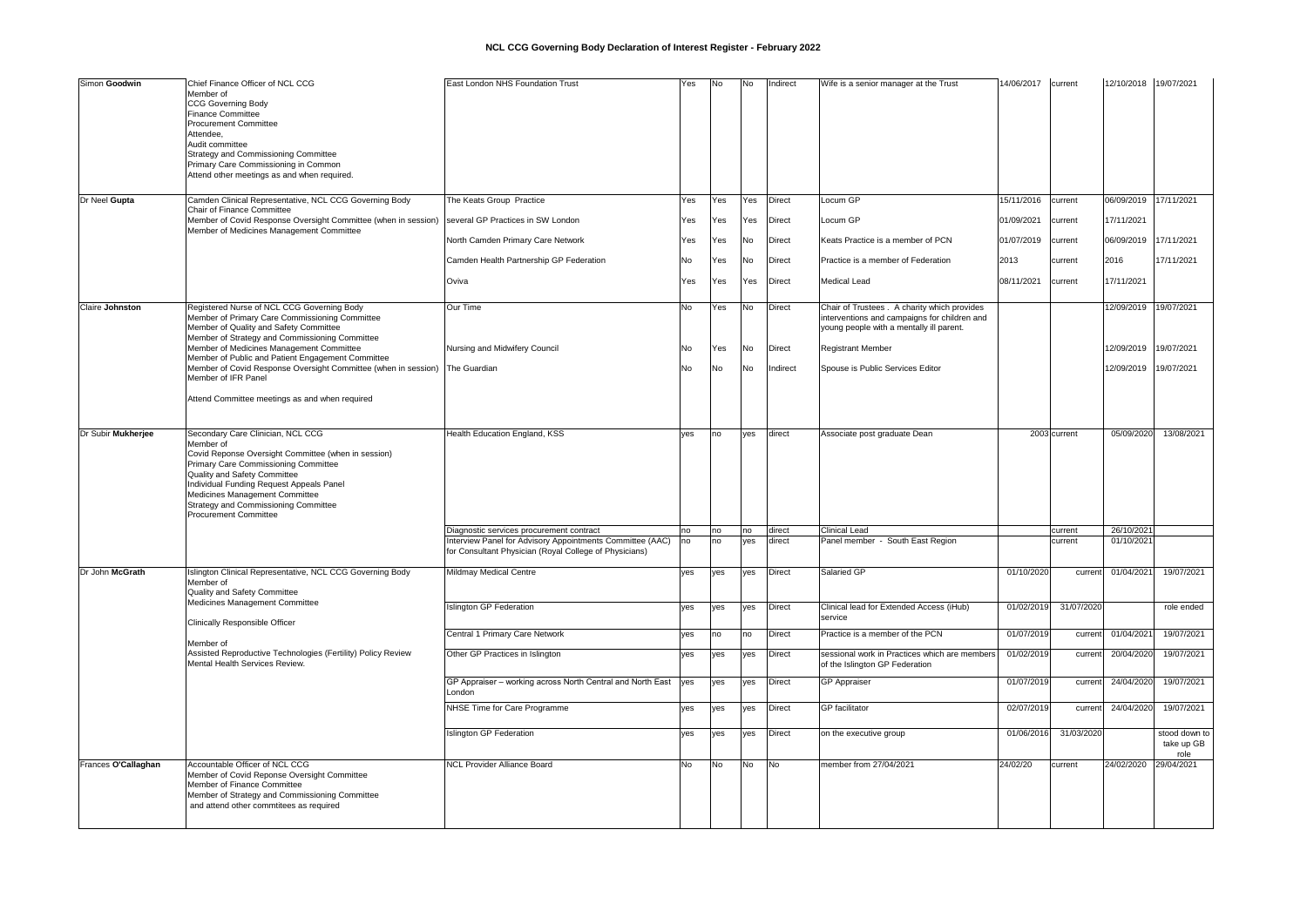| Arnold Palmer      | Lay Member of NCL CCG Governing Body<br><b>Chair of Remuneration Committee</b><br>Member of:<br><b>IFR Appeals Panel</b><br>Strategy and Commissioning Committee<br>Primary Care Commissioning Committee<br>Finance Committee<br><b>Audit Committee</b><br>Public and Patient Engagement Committee | A & C Palmer Associates                                                                                    | Yes        | <b>No</b>  | <b>No</b>       | <b>Direct</b>                  | Director and Owner of private LTD company,<br>providing training, executive coaching and<br>consultancy services (including coaching and<br>consultancy services to the NHS but excluding<br>NCLCCG)<br>Spouse is also a shareholder and company<br>secretary. | 01/01/2006<br>05/05/2021 | current            | 16/04/2020 31/07/2021<br>11/05/2021 31/07/2021 |                          |
|--------------------|----------------------------------------------------------------------------------------------------------------------------------------------------------------------------------------------------------------------------------------------------------------------------------------------------|------------------------------------------------------------------------------------------------------------|------------|------------|-----------------|--------------------------------|----------------------------------------------------------------------------------------------------------------------------------------------------------------------------------------------------------------------------------------------------------------|--------------------------|--------------------|------------------------------------------------|--------------------------|
|                    | <b>Procurememt Committee</b>                                                                                                                                                                                                                                                                       | Mental Health & Community Service Review, led by Carnell<br>Farrar                                         | No.        | Yes        | Yes             | <b>Direct</b>                  | Member of the Programme Board - from May<br>2021 to March 2022.<br>An acquaintance of a partner at Carnell Farrar,<br>known of since 1995, as professional<br>colleagues at the same NHS Trust.                                                                |                          | current            |                                                |                          |
| Dr Kevan Ritchie   | Camden Clinical Representative, NCL CCG Governing Body<br>Member of Strategy and Commissioning Committee                                                                                                                                                                                           | <b>Bloomsbury Surgery</b>                                                                                  | Yes        | Yes        | No              | <b>Direct</b>                  | <b>GP Practice</b>                                                                                                                                                                                                                                             | 13/06/2017               | current            | 02/11/2018                                     | 19/07/2021               |
|                    | Member of Remuneration Committee<br>Member of IFR Appeals Panel                                                                                                                                                                                                                                    | Camden Health Evolution Ltd<br>Central Camden PCN                                                          | Yes<br>Yes | Yes<br>Yes | <b>No</b><br>No | <b>Direct</b><br><b>Direct</b> | GP Practice is a member<br>GP Practice is a member                                                                                                                                                                                                             | 13/06/2017<br>01/05/2019 | current<br>current | 02/11/2018<br>15/10/2019                       | 19/07/2021<br>19/07/2021 |
| Dr John Rohan      | Haringey Clinical Representative, NCL CCG Governing Body<br>Member of Finance Committee<br>Member of IFR Appeals Panel                                                                                                                                                                             | Lawrence House (incoporating Lawrence House, Broadwater<br>Farm, Dowsett Road and Tottenham Hale pracices) | <b>Yes</b> | <b>No</b>  | Yes             | <b>Direct</b>                  | <b>GP Partner</b>                                                                                                                                                                                                                                              | 15/03/2018               | current            | 15.10.2018 22/07/2021                          |                          |
|                    |                                                                                                                                                                                                                                                                                                    | Federation4Health, the pan-Haringey Federation of GP<br>Practices                                          | Yes        | No.        | Yes             | <b>Direct</b>                  | Practice is a member                                                                                                                                                                                                                                           | 15/03/2018               | current            | 15.10.2018 22/07/2021                          |                          |
|                    |                                                                                                                                                                                                                                                                                                    | <b>Whiitington Health</b>                                                                                  | No.        | No         | Yes             | Indirect                       | Wife is a consultant paediatrician and clinical<br>lead for paediatrics                                                                                                                                                                                        | 15/03/2018               | current<br>current | 15.10.2018                                     | 22/07/2021<br>22/07/2021 |
|                    |                                                                                                                                                                                                                                                                                                    | Welbourne Primary Care Network                                                                             | Yes        | Yes        | <b>No</b>       | <b>Direct</b>                  | Practice is a member                                                                                                                                                                                                                                           | 01/07/2019               | current            | 08.08.2019                                     | 22/07/2021               |
|                    |                                                                                                                                                                                                                                                                                                    | NHS England: GP Trainer<br>NHS England: GP appraiser                                                       | Yes        | Yes        | Yes             | <b>Direct</b>                  | Enfield and Haringey GP Scheme.<br>GP appraiser                                                                                                                                                                                                                | 06/04/2016<br>06/04/2016 | current            | 08/08/2019<br>08/08/2019                       | 22/07/2021               |
| Dr Chitra Sankaran | Enfield Clinical Representative, NCL CCG Governing Body<br>Member of Finance Committee<br>Member of Remuneration Committee<br>Member of IFR Panel                                                                                                                                                  | Winchmore Hill Practice and Park Lodge Medical Centre<br>practices merged 30.04.21                         | Yes<br>Yes | Yes<br>Yes | <b>No</b><br>No | direct<br>direct               | <b>GP</b> Partner<br><b>GP Partner</b>                                                                                                                                                                                                                         | 01/05/2011<br>01/04/2017 | current<br>current | 20/09/2017<br>20/09/2017                       | 19/07/2021<br>19/07/2021 |
|                    |                                                                                                                                                                                                                                                                                                    | Enfield One                                                                                                | Yes        | Yes        | No              | Indirect                       | Member                                                                                                                                                                                                                                                         | 14/11/2018               | current            | 20/09/2017                                     | 19/07/2021               |
|                    |                                                                                                                                                                                                                                                                                                    | Enfield Healthcare Co-operative Ltd                                                                        | Yes        | Yes        | No              | ndirect                        | Member                                                                                                                                                                                                                                                         | 14/11/2018               | current            | 20/09/2017                                     | 19/07/2021               |
|                    |                                                                                                                                                                                                                                                                                                    | Enfield West Collaborative Primary Care Network                                                            | Yes        | Yes        | <b>No</b>       | <b>Direct</b>                  | Member                                                                                                                                                                                                                                                         | 01/07/2019               | current            | 28/08/2019                                     | 19/07/2021               |
|                    |                                                                                                                                                                                                                                                                                                    | Sakthi Ltd                                                                                                 | Yes        | Yes        | No              | <b>Direct</b>                  | Provider of Health Consultancy Service                                                                                                                                                                                                                         | 23/10/2019               | current            | 27/04/2020                                     | 19/07/2021               |
| Dr Jo Sauvage      | Chair of NCL CCG Governing Body<br>Chair of Strategy & Commissioning Committee<br>Member of Public Patient Engagement and Equalities Committee<br>Member of Barnet HWBB<br>Member of Camden HWBB                                                                                                   | City Road Medical centre                                                                                   | Yes        | Yes        | No              | <b>Direct</b>                  | City Road Medical Centre is a member of the<br>Islington GP Federation - The share is formally<br>held in the name of Dr Philly O'Riordan, one of<br>my partners                                                                                               | 02/02/2017               | current            | 06/11/2018 26/07/2021                          |                          |
|                    | Member of Enfield HWBB<br>Member of Haringey HWBB<br>Member Islington HWBB<br>Co-Chair Islington Fairer Together Partnership                                                                                                                                                                       | <b>Islington GP Federation</b>                                                                             | Yes        | Yes        | No.             | <b>Direct</b>                  | The practice holds a single share in the<br>Islington GP Group Ltd trading as Islington GP<br>Federation.                                                                                                                                                      | 2017                     | current<br>current | 2015                                           | 26/07/2021               |
|                    | Co-Chair NCL ICS Clinical Cabinet                                                                                                                                                                                                                                                                  | NHS Clinical Commissioning Board                                                                           | Yes        | Yes        | <b>No</b>       | <b>Direct</b>                  | Board member                                                                                                                                                                                                                                                   | 2015                     | current            | 2017                                           | 26/07/2021               |
|                    | Co-Chair NCL Clinical Advisory Group<br>Member NCL System Recovery Executive<br>Member ICS Steering Committee                                                                                                                                                                                      | South Islington Primary Care Network                                                                       | Yes        | Yes        | <b>No</b>       | <b>Direct</b>                  | Practice is a member                                                                                                                                                                                                                                           | 01/06/2019               | current            | 01/06/2019                                     | 26/07/2021               |
|                    | Member NCL People Board<br>Member Community Partnership Forum                                                                                                                                                                                                                                      | London Sustainability Network                                                                              | Yes        | Yes        | No              | <b>Direct</b>                  | <b>Clinical Director</b>                                                                                                                                                                                                                                       | 01/12/2020               | current            |                                                | 26/07/2021               |
|                    | Member Population Health Committee                                                                                                                                                                                                                                                                 | London Remote Monitoring Clinical Steering Group                                                           | Yes        | Yes        | <b>No</b>       | <b>Direct</b>                  | Co Chair                                                                                                                                                                                                                                                       | 2020                     |                    |                                                |                          |
|                    |                                                                                                                                                                                                                                                                                                    |                                                                                                            |            |            |                 |                                |                                                                                                                                                                                                                                                                |                          |                    |                                                |                          |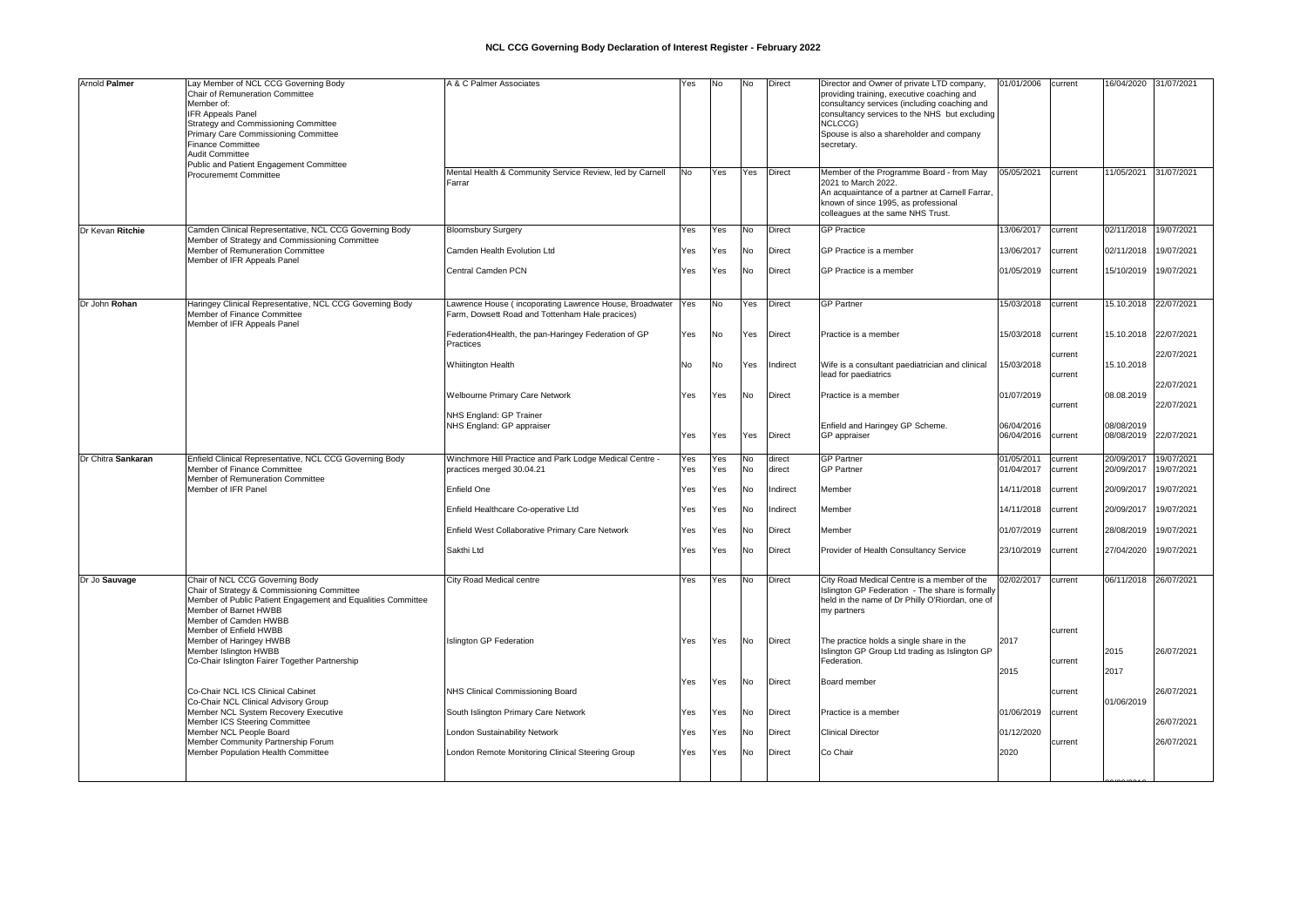| Dr Jo Sauvage     | Also attend sub committees of the Governing Body as and when |                                                               |     |           |     |          |                                            |                    |            |                       | 26/07/2021 |
|-------------------|--------------------------------------------------------------|---------------------------------------------------------------|-----|-----------|-----|----------|--------------------------------------------|--------------------|------------|-----------------------|------------|
|                   | required                                                     |                                                               |     |           |     |          |                                            |                    |            |                       |            |
|                   |                                                              |                                                               |     |           |     |          |                                            |                    |            |                       |            |
|                   | Also participate in multiple work streams NHS England &      |                                                               |     |           |     |          |                                            |                    |            |                       |            |
|                   | Improvement and Health Education England, London Region      |                                                               |     |           |     |          |                                            |                    |            |                       |            |
|                   | · GP representative London Elective Recovery Board           |                                                               |     |           |     |          |                                            |                    |            |                       |            |
|                   | . NCL Clinical representative London Clinical Advisory Group |                                                               |     |           |     |          |                                            |                    |            |                       |            |
|                   | Commissioning Representative London People Board             |                                                               |     |           |     |          |                                            |                    |            |                       |            |
|                   | ICS Representative London Primary Care School                |                                                               |     |           |     |          |                                            |                    |            |                       |            |
|                   | GP representative London Recovery Board                      |                                                               |     |           |     |          |                                            |                    |            |                       |            |
|                   | GP Representative London Anchors Board                       |                                                               |     |           |     |          |                                            |                    |            |                       |            |
|                   |                                                              |                                                               |     |           |     |          |                                            |                    |            |                       |            |
|                   | <b>National Roles</b>                                        |                                                               |     |           |     |          |                                            |                    |            |                       |            |
|                   |                                                              |                                                               |     |           |     |          |                                            |                    |            |                       |            |
|                   | Membership Expert Advisory Group for Evidence based          |                                                               |     |           |     |          |                                            |                    |            |                       |            |
|                   | interventions. Hosted by Academy of Royal Colleges           |                                                               |     |           |     |          |                                            |                    |            |                       |            |
|                   |                                                              |                                                               |     |           |     |          |                                            |                    |            |                       |            |
|                   |                                                              |                                                               |     |           |     |          |                                            |                    |            |                       |            |
|                   |                                                              |                                                               |     |           |     |          |                                            |                    |            |                       |            |
| Dr Nitika Silhi   | Enfield Clinical Representative, NCL CCG Governing Body      | Medicus Health Partners (Curzon Avenue)                       | Yes | Yes       | Yes | direct   | GP Partner.                                | 01/05/2015         | current    | 19/04/2020            | 29/07/2021 |
|                   | Member of Quality Committee                                  |                                                               |     |           |     |          |                                            |                    |            |                       |            |
|                   | Member of Audit Committee                                    | North Central London Cancer Alliance                          | Yes | Yes       | Yes | direct   | <b>Board Member</b>                        | 01/07/2021         |            | 29/07/2021            |            |
|                   | GP Clinical Lead, Cancer (Enfield)                           |                                                               |     |           |     |          |                                            |                    |            |                       |            |
|                   | Attend sub committee meetings of the GB as and when required | UCLH and Imperial FT NHS                                      | No  | No        | No  | indirect | Spouse is a consultant urologist           | 2008               |            | 19/04/2020 29/07/2021 |            |
|                   |                                                              |                                                               |     |           |     |          |                                            |                    |            |                       |            |
|                   |                                                              | <b>Enfield Unity PCN</b>                                      | Yes | Yes       | Yes | direct   | GP Practice is a member                    | 01/06/2019         | current    | 19/04/2020            | 29/07/2021 |
|                   |                                                              |                                                               |     |           |     |          |                                            |                    |            |                       |            |
|                   |                                                              | <b>Enfield Federation</b>                                     | Yes | Yes       | Yes | direct   | GP Practice is a member                    | 2015               |            | 19/04/2020            | 29/07/2021 |
|                   |                                                              |                                                               |     |           |     |          |                                            |                    | current    |                       |            |
|                   |                                                              | <b>NMMK Holdings</b>                                          | Yes | Yes       | Yes | direct   | Directors and shareholders (jointly with   | 01/11/2020         |            | 29/07/2021            |            |
|                   |                                                              |                                                               |     |           |     |          | spouse), which owns in a surgery building  |                    | Current    |                       |            |
|                   |                                                              | NCL GP SPIN - General Practice Fellowship Programme           | Yes | Yes       | Yes | direct   |                                            | 01/02/2021         |            | 29/07/2021            |            |
|                   |                                                              |                                                               |     |           |     |          | <b>GP</b> Mentor                           |                    |            |                       |            |
|                   |                                                              |                                                               |     |           |     |          |                                            |                    |            |                       |            |
| Dr Clare Stephens | Barnet Clinical Representative, NCL CCG Governing Body       | <b>HillView Practice Finchley</b>                             | yes | yes       | yes | direct   | <b>GP</b> Associate                        | 26/03/2021         | current    | 04/11/2021            |            |
|                   | Chair of Medicines Management Committee                      |                                                               |     |           |     |          |                                            |                    |            |                       |            |
|                   | Member of Public and Patient Engagement Committee            |                                                               |     |           |     |          |                                            |                    |            |                       |            |
|                   |                                                              | Federation of GP Practices in Barnet                          | yes | yes       | yes | direct   | Wholly clincal sessional GP work providing | 01/11/2020         | current    | 26/03/2021            |            |
|                   |                                                              |                                                               |     |           |     |          | extended access clinical appointments to   |                    |            |                       |            |
|                   |                                                              |                                                               |     |           |     |          | patients registered in Barnet              |                    |            |                       |            |
|                   |                                                              | Cancer and Diagnostics for NCL STP                            | no  | yes       | yes | direct   | Clinical SRO                               | 01/01/2019         | current    |                       |            |
|                   |                                                              | Thermovista UK Ltd                                            | yes | yes       | yes | direct   | Director and shareholder                   | 24/12/2020         | current    | 26/03/2021            |            |
|                   |                                                              | <b>Barnet Federated GPs</b>                                   | yes | yes       | yes | direct   | Practice is a member                       | 01/03/2017         | current    | 12/09/2019 26/03/2021 |            |
|                   |                                                              | Primary Care Network 5                                        | yes | yes       | yes | direct   | Practice is a member                       | 01/07/2019         | current    | 26/03/2021            |            |
|                   |                                                              | North Central London Cancer Alliance                          | yes | yes       | yes | direct   | co-clinical director                       | 01/08/2020         | current    | 26/03/2021            |            |
|                   |                                                              | NCL Cancer Commissioning Board                                | yes | yes       | yes | direct   | Chair                                      | 01/03/2017         | 31/03/2020 | 05/11/2021            |            |
|                   |                                                              | <b>NCL Cancer Commissioning Group</b>                         | yes | yes       | yes | direct   | Chair                                      | 01/94/2020         | curremt    | 05/11/2021            |            |
|                   |                                                              |                                                               |     |           |     |          |                                            |                    |            | 05/11/2021            |            |
|                   |                                                              | NCL STP rep (to the pan London Cancer Commissioning<br>Board) | yes | yes       | yes | direct   | occasional contributor                     | 01/11/2017 current |            |                       |            |
|                   |                                                              | International Council for Standardisation in Haematology in   | no  | no        | no  | indirect | father is a board member                   | 01/03/2017         | current    | 12/09/2019 26/03/2021 |            |
|                   |                                                              | association with the World Health Organisation                |     |           |     |          |                                            |                    |            |                       |            |
|                   |                                                              | <b>Bowel Cancer UK</b>                                        | no  | yes       | yes | direct   | Member of the Clinical Advisory Board      | 01/03/2017         | current    | 12/09/2019 26/03/2021 |            |
|                   |                                                              | National Clinical Review Group for Bowel Cancer, NHSE         | no  | yes       | no  | direct   | <b>GP</b> Member                           | 01/03/2017         | current    | 12/09/2019 26/03/2021 |            |
|                   |                                                              | All Party Parliamentary Group for Cancer                      | no  | yes       | no  | direct   | by invitation - makes adhoc contribution   | 01/03/2017         | current    | 12/09/2019 26/03/2021 |            |
|                   |                                                              | St Michael's Grammar School, Finchley                         | no  | yes       | no  | direct   | <b>Foundation Governor</b>                 | 01/03/2017         | current    | 12/09/2019 26/03/2021 |            |
|                   |                                                              | Air Cadets 393 Squadron Local Charity Group                   | no  | yes       | no  | direct   | Civilian Committee Member                  | 01/03/2017         | current    | 12/09/2019 26/03/2021 |            |
|                   |                                                              | GP Appraiser -                                                | no  | yes       | no  | direct   | continue from NHSE Med Directorate role    | 01/02/2020         | current    | 04/11/2021            |            |
| <b>Karen Trew</b> | Deputy Lay Chair of Governing Body                           | Broxbourne School Hertfordshire                               | No  | <b>No</b> | Yes | direct   | Chair of the Governing Body (previously    | 01/07/2015         | current    | 15/07/2015 01/09/2021 |            |
|                   | Member of                                                    |                                                               |     |           |     |          | Governing Body members since Nov. 2004)    |                    |            |                       |            |
|                   | Covid Response Oversight Committee (when in session)         |                                                               |     |           |     |          |                                            |                    |            |                       |            |
|                   | <b>Finance Committee</b>                                     | Wormley C of E Primary School, Hertfordshire                  | No  | No        | Yes | direct   | Chair of the Governing Body                | 28/06/2005         | current    | 15/07/2015 01/09/2021 |            |
|                   | Primary Care Commissioning Committee                         |                                                               |     |           |     |          |                                            |                    |            |                       |            |
|                   | <b>Remuneration Committee</b>                                |                                                               |     |           |     |          |                                            |                    |            |                       |            |
|                   | <b>IFR Appeals Panel</b>                                     |                                                               |     |           |     |          |                                            |                    |            |                       |            |
|                   | Strategy and Commissioning Committee                         |                                                               |     |           |     |          |                                            |                    |            |                       |            |
|                   | Chair of Audit Committee                                     |                                                               |     |           |     |          |                                            |                    |            |                       |            |
|                   | Chair of Procurement Committee                               |                                                               |     |           |     |          |                                            |                    |            |                       |            |
|                   |                                                              |                                                               |     |           |     |          |                                            |                    |            |                       |            |
|                   | Member of Fertility Policy Group                             |                                                               |     |           |     |          |                                            |                    |            |                       |            |
|                   |                                                              |                                                               |     |           |     |          |                                            |                    |            |                       |            |
| <b>Attendees</b>  |                                                              |                                                               |     |           |     |          |                                            |                    |            |                       |            |
| vacant            | Healthwatch Representative                                   |                                                               |     |           |     |          |                                            |                    |            |                       |            |
|                   |                                                              |                                                               |     |           |     |          |                                            |                    |            |                       |            |
|                   |                                                              |                                                               |     |           |     |          |                                            |                    |            |                       |            |